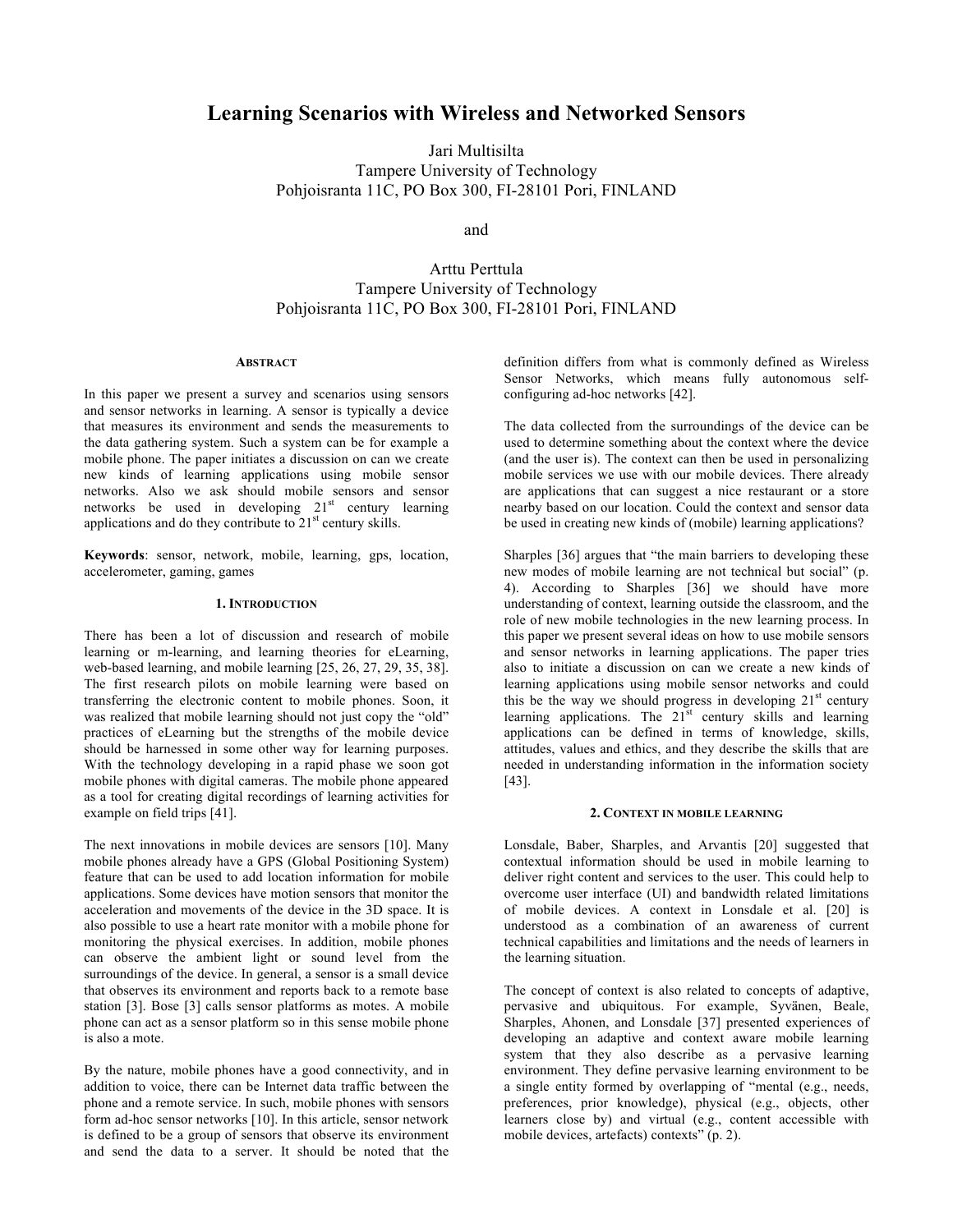Sharples et al. [35] explains that computer technology and learning are both ubiquitous. The concept of mobile learning is closely related to ubiquitous learning and context-aware ubiquitous learning. Context-aware ubiquitous learning system integrates authentic learning environments and digital (virtual) learning environments, hence, as a result, enables the learning system to more actively interact with the learners. This is possible because of current mobile devices and sensors, such as radio-frequency identification (RFID). [5] It can be said that learning in a workplace or outside the classroom on a field trip can be ubiquitous.

Yau and Joy [40] presented three different types of contextaware mobile learning applications: location-dependent, location-independent and situated learning. They also present a theoretical framework for mobile and context-aware adaptive learning. In the framework they use contexts such as the learner's schedule, learning styles, knowledge level, concentration level and frequency of interruption.

#### **3. APPLICATIONS AND LEARNING SCENARIOS**

In this chapter we present scenarios on how to use different types of sensors, sensor networks and sensor data in learning applications. Especially, we discuss of location, heart rate, ambient sound, orientation, camera, and humans as sensors. In these examples sensors provide information that can be used to construct a context for learning (such as location) or the learning topic is itself based on the sensor data (measuring sound levels in an environment).

### **Location**

Brown [4] states that "if learning becomes mobile, location becomes an important context, both in terms of the physical whereabouts of the learner and also the opportunities for learning to become location-sensitive" (p. 7).

Many mobile phones already have a capability to locate the device based on satellite navigation system, and present the location of the device on a map. The location data can also be send to a service, and for example a suggestion of a nice restaurant could be enquired based on the location data. In any case, all mobile devices can be located based on cell tower location, but this method may not be so accurate as GPS positioning. The drawback in GPS is that it cannot be done inside a building.

In mobile devices it is also possible to use other location methods that do not require GPS [12]. W3C has a standard API for web applications to use different kinds of location technologies. The Geolocation API defines a high-level interface to location information associated with the user's device. In addition to GPS data the API can use location data based on from network signals such as IP address, RFID, WiFi and Bluetooth MAC addresses, and GSM/CDMA cell IDs [32]. Google has been scanning WLAN networks in several countries and has a database of locations of WLAN networks from the areas they have the street view images [28]. Although this has raised privacy and security issues, the database enables Geolocation API based applications to locate quite accurately even inside buildings.

GPS positioning has been used in outdoor games to generate location based game plots. The players have GPS enabled devices and the game has been designed in a way that the location affects to the game logic. For example, in order to get to the next level in the game, the player has to go to a certain building or find another player based on her location

#### information.

Researchers from the University of Zurich have developed a mobile game for a university studies introductory course [33]. The game contained collaborative elements and it was based location based technology. Based on this study the players considered the game to be motivating. Game world was a mixed reality experience for game players where both the real world game space integrated with virtual game world and virtual and real social spaces integrated to an interactive experience. Falk, Ljungstrand, Björk and Hansson [7] have similar research results. Mobile mixed reality games developed so far does not utilize mobile video very well. This can be considered as an important future research topic [8].

Location based social networking applications Gowalla (www.gowalla.com) and Foursquare (www.foursquare.com) adds gaming aspects to social networking for mobile devices [6]. The idea behind these applications is simply to log-in to places where the user is. The application locates the user and displays a map showing places where the user can check-in. The user can typically also see where her friends have checked in, and who have checked in to the same place as she is. By checking in the users collect badges or pins that are displayed on the users profile. The user can also send images from the place to the service and collect new stamps from this activity.

Location-based social media applications could be used also for learning purposes. For example, a university could create a gaming environment where new students have to check-in to certain locations on the campus using their mobile devices. Each check-in would earn them points. There could also be certain tasks that the student has to do while visiting a place. For example, while checking-in to the library the student should get the access to the library resources and take an image with a mobile phone as a proof of the activity. This kind of gaming environment would replace tutoring tours around campus, because while playing the game the students learn how to navigate around campus.

Geocaching (www.geocaching.com) is another example of using GPS positioning in a game-like application. In geocaching, users try to find geocaches other users have hidden. The geocaches can be in historically important places and it can tell also facts about the place.

Geocashing is actually not using sensor networks as such. It can be played by one player only and it is not necessary a social activity. However, geocachers use websites to share their experiences of finding a geocache and this adds a social dimension to geocaching.

An example of a social activity and the use of the GPS data is the pilot done with high school students in Pori, Finland [11]. The students were studying about different forest types and for that they did a field trip to the forest near the city. The students were divided to groups that were sent to different parts of the forest. The groups reported from their areas about the forest types they observed using their mobile phones. The data included the location, the height and thickness of the trees. The students could visualize the collective data on a map using their mobile phones while they were still in the trip.

Based on the location information the current weather information can be fetched from a free weather service on the Internet. This could be used to enhance content production. For example, MoViE mobile social media platform for mobile video sharing creates automatic geotags and weather tags when the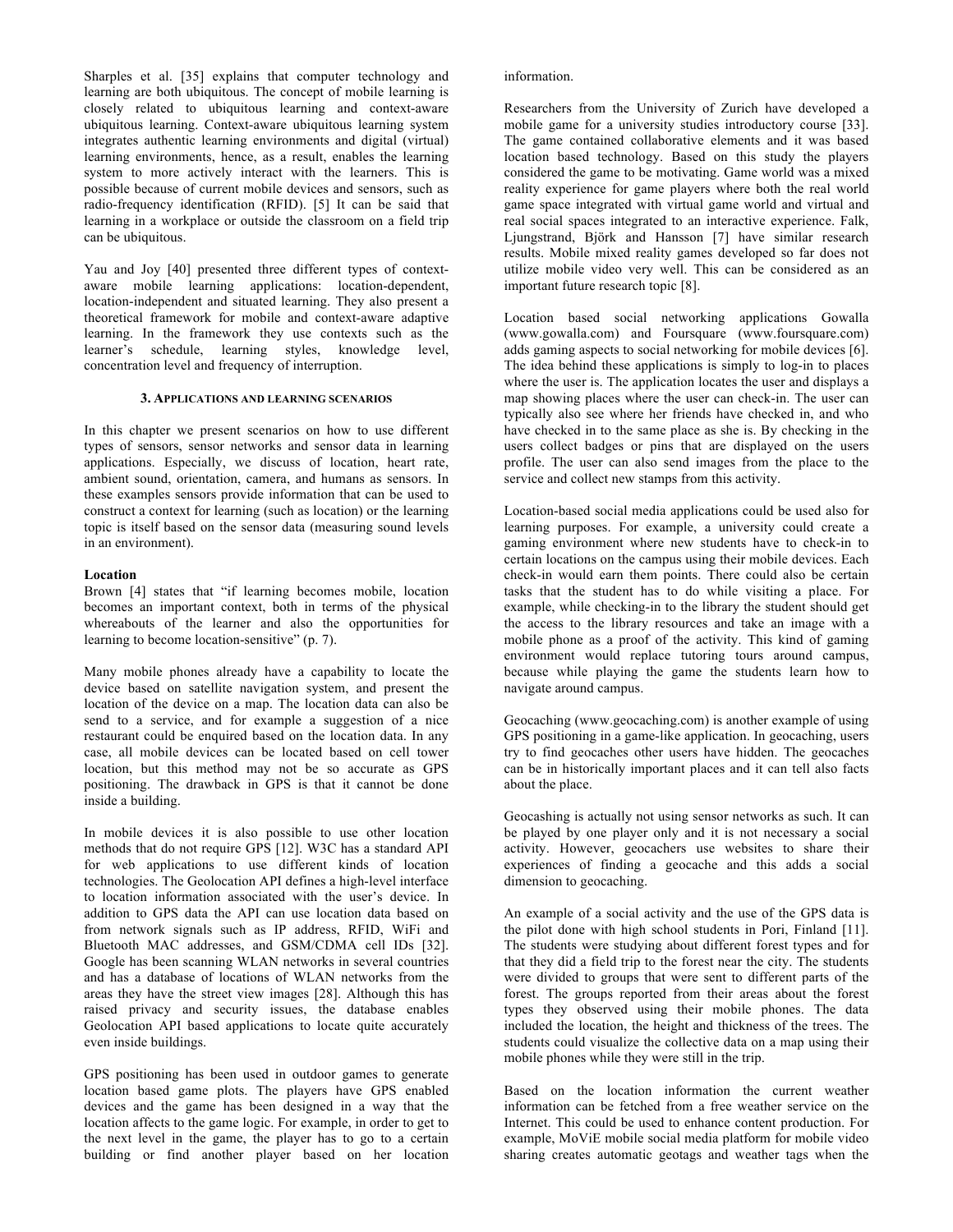user uploads a video file to the service [22, 23, 24, 39]. The weather could be search criteria: all the videos that were recorded in a certain location on a sunny day could be searched.

MoViE supports the tag creation by collecting automatically as much context data as possible. A custom-made mobile client application is a video capturing, tagging and uploading tool. It uses GPS and GSM cell information as automatic context to videos. This information is used to find the most appropriate words for tag suggestions. GPS and GSM cell information are stored as a background process during the video capturing. With this information the database can perform queries to the server and determine where the video was captured. Also, MoViE server tries to suggest some tags that could be appropriate with particular video. [23, 24]

MoViE were used as a part of teaching biology and geography with 8th and 9th grades in Finland [39]. According to Tuomi and Multisilta [39], MoViE service and mobile social media in general were as a useful tool for school projects. The making of mobile videos using social media services and thus telling stories is an example of 21st century skills needed for society in the future.

#### **Heart rate**

Heart rate monitors have been used several years in monitoring the suitable heart rate during and after an exercise. The devices have typically been a watch with a heart rate belt. The heart rate has been monitored from the wristwatch in real time. Optionally, the belt or the watch saved the data that can later be transferred to a computer and analyzed there. Nokia SportsTracker and Nokia N79 mobile phone enabled users to upload the heart rate and GPS data online to SportsTracker service [1]. In the service the exercise can be studied by plotting the data to a map and using several graphical summaries.

Heart rate monitors can surely be used in physical education (PE) class as such. In addition, using services such as SportsTracker the students could compare their exercises with others and learn from the analysis.

This kind of data is important not only in running or bicycling exercises but also on team sports such as soccer and football. During the games, the coach could monitor in real time for example who has been running the longest distance. This information could then be used to select the best players and planning changes on the field.

Monitoring collective heart rate enables to create new types of educational games. In this paper, collective heart rate is defined to be a mathematical mean of measured heart rates in a group at a certain time. For example, a group of students wear a heart rate monitors that send the data in real time to the game server. The group have a goal that they have to keep the collective heart rate at a certain level, for example on 120 beats/min for a certain period, for example one minute. After that they have to raise the collective heart rate to the level of 130 beats/min and sustain it a minute. The group can then decide how they gain the target heart rate and how they sustain it (ie. running, jumping etc). Groups compete against each other on how well they succeed on the mission.

## **Sound**

Sound can easily be observed thru the microphone on every phone. It could be used to create a world wide sound sensor network for observing on what kind of sound environments we live. For example, classrooms could compare their sound environments against other schools in other countries. The

ambient noise may also be an important issue when we think about the neighborhood we would like to live. Sound pollution is an environmental issue and it could be visualized using data from mobile phone sound system. For example, student teams could go around a selected area or city and measure sound levels with their phones. The data is uploaded to the server and a colored layer will be overlaid on a map based on the measurements. One of the existing systems is WideNoise mobile application and webpage (www.widetag.com/widenoise).

Another application could be automatic recognition of different sounds. Selin, Turunen and Tanttu [34] have studied how inharmonic and transient bird sounds can be recognized efficiently. The results indicate that it is possible to recognize bird sounds of the test species using neural networks with only four features calculated from the wavelet packet decomposition coefficients. A modified version of this kind of automatic sound recognition system could be also used in learning environments.

Furthermore, voice can be used even to control learning applications. For example Uplause Ltd. (www.uplause.com) has developed social games for big crowds. Games are designed for large events, where the audience can collectively participate in playing the interactive mini-games, real time, on location. Game controllers for the game are the audience's voice – clap sounds from hands and shouts.

## **Orientation**

Some phones have orientation sensors or accelerometers that can monitor the movements of the phone. This is similar known from Nintendo Wii remote controllers. For example, Apple's iPhone has accelerometers that are used in gaming applications for controlling a game object. iPhone could be a steering wheel for a car in a game environment and by turning the phone the player controls the movements of the car in the game.

Apple iPad has demonstrated the use of compass data in GoSkyWatch Planetarium application. The application itself is a simple planetarium and astronomy star guide software for educational purposes. It utilizes the date, time, location and compass in the iPad for displaying the sky view in correct orientation when the device is pointed to the sky. The use of the applications helps in the identification of objects in the sky and thus supports learning. In addition, the application includes a lot of detailed information of the selected object and it can be displayed on the screen with the sky image.

This kind of user interface is very natural for us and it raises the usability and learnability of a game or application to a new level. The orientation sensors could be used also for monitoring the movement of a person. In a simple application, a device with an accelerometer can be used as a pedometer. In more complex applications the device could record for example movements in a dance practice. The data could be used to analyze the dancing figures and it could be compared to the data available from the teacher doing the same figure. To fully use this kind of motion detection requires the use of several motion sensors in the legs, arms and body. However, using current technology the usefulness of this concept could already be validated.

For the deaf people the phone with a rhythm counter that converts tapping rhythms for example to colors could be used in teaching musical rhythms. Another solution to bring out rhythms is mobile device's vibration feature. This kind of feedback and guidance can be seen as a contrary to dance movements recording. Phone provides directions instead of data storing.

Novel interaction solutions provide new possibilities to design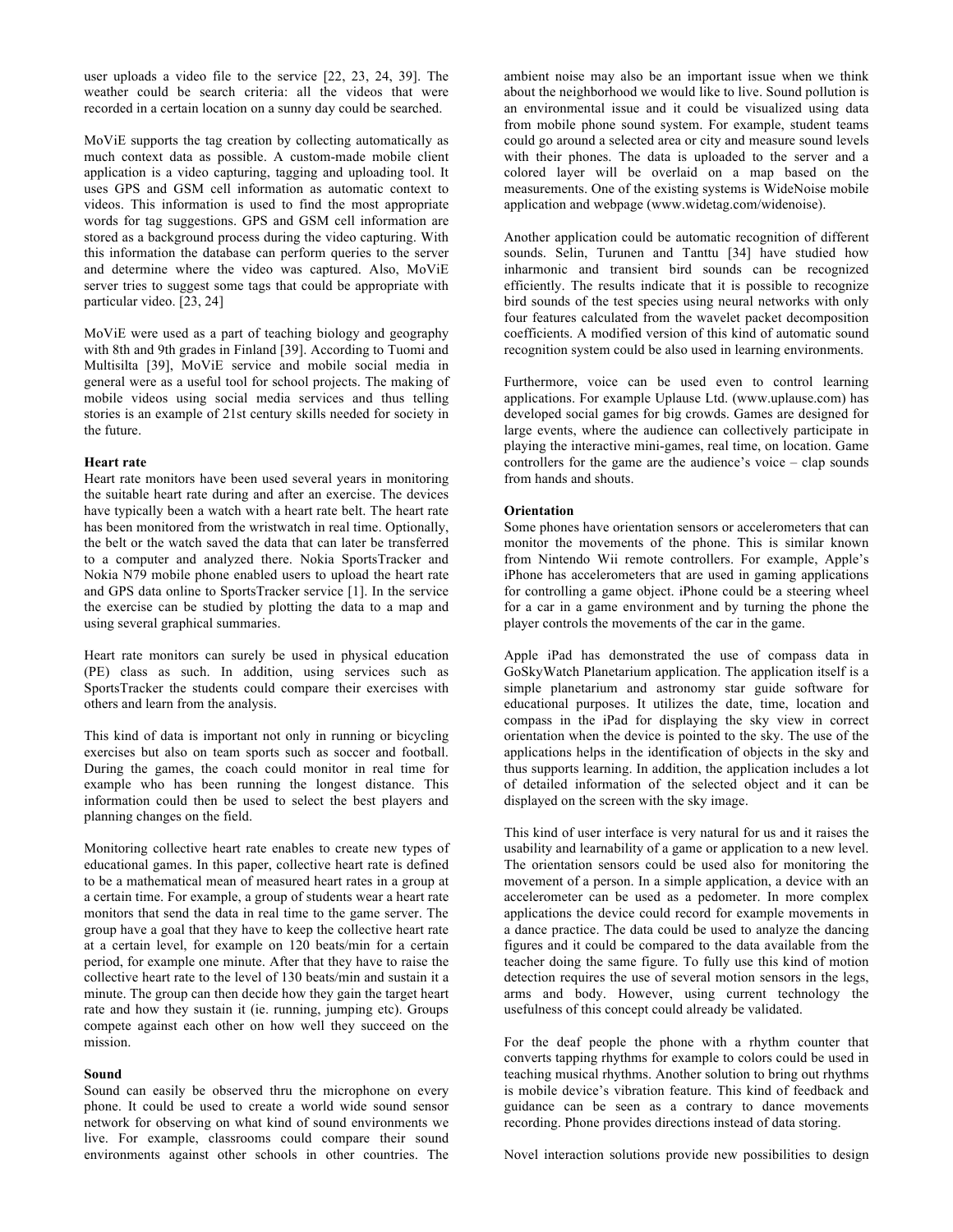appealing game experiences for wider demographics. The development of motion-based controllers has facilitated the new coming of exercise game genre that involve physical activity as a means of interacting with the game. Furthermore, the major reason for increased interest in exergaming is the concern over the high levels of obesity in Western society. One of the biggest challenges is the need to make a game attractive collective experience to players, and at the same time effective as an exercise. [14, 15, 16]

## **Camera**

Obviously the camera in the mobile device is a sensor. Belhumeur et al. [2] have presented an interesting application that aids the identification of plant species using computer vision system. The system is in use by botanists at the Smithsonian Institution National Museum of Natural History. NatureGate by Lehmuskallio, E., Lehmuskallio, J., Kaasinen, and Åhlberg [17] is another tool that can be used as a tool for identifying plants, but currently without computer recognition. The use of the camera in the mobile phone has already been reported to be used to identify a poisonous plant [21]. In this case, an image taken with mobile phone of the suspected plant was emailed to specialist who identified the plant.

Collaboration between the Department of Botany at the Smithsonian's National Museum of Natural History and the computer science departments of Columbia University and the University of Maryland has produced the Image Identification System (IIS) for this purpose [19]. IIS matches a silhouette of the leaf against a database of leaf shapes and returns species names and detailed botanical information to the screen of users phone. It would be easy to add an automatic collection of other sensor data to this kind of applications, for example date, time, location, and amount of light. Again, students could use the application on field trips as an interactive encyclopedia with plant recognition system.

#### **Other sensors**

Some phones have an ambient light sensor. The sensor observes the lightning conditions of the environment and the phone adjusts its screen brightness accordingly. Ambient light sensor could provide a meaningful data for example in situations where students take images with their phone. The ambient light data could be added as a metadata for the image. With other metadata (such as date and time) the information could be used to decide if the image has been taken for example during a night, or if it has been taken inside or outside. In biology experiment the amount of light could be measured during intervals. The device could take an image of a plant by every hour and record the light condition among other data. The data could then be viewed with the images and the results compared with other class doing the same experiment (but on the other side the country).

#### **Humans as sensors**

So far we have discussed about sensors that are a part of a device itself i.e. piece of technology. However, we can consider the user itself as a sensor. For example, when the users are sending tweets using Twitter, they could write something they have observed in their surroundings. The users can also express their feelings in the tweets. The students could use Twitter for creating a school-wide or nation-wide emotion channel. Students could be tweeting their emotions to a certain Twitter channel by marking their tweets with a handle, for example #emotionPori. The tweets can automatically be monitored and a "heat-map" could be generated based on collective emotional experiences.

Nokia Internet Pulse (pulse.nokiaresearch.com) is a web service

for monitoring public opinion by tracking social network status updates and grouping the results based on positive or negative sentiment. Nokia Internet Pulse presents the aggregated status updates in a timeline format as an interactive graph that allows users to drill down into the various search terms that demonstrate the hot topics in Twitter feeds on selected time period.

Perttula et al. [30] presented a pilot study on using collective heart rate visualized in the indoor ice rink to bring intensiveness into the audience experience. The aim of the study was to explore the usefulness and affect of the developed collective heart rate and to evaluate it as one of the new features that could enhance the user experience among the audiences in wide public events. In particular, the study focuses on studying the significance of the technological equipment in creating a sense of collectiveness and togetherness of the audience. Results indicate that it is possible to enrich user experience in public events from user-generated data.

In Koivisto's and Perttula's [17] study the audience is seen as an active part of the large scale public events and one of the intentions of their study is to increase and enhance the interaction between the audience and the happenings on the event area. Audience members are sensors, not just consumers but producers and content creators as well. With the concept of collective emotion tracker, it is possible to invite the audience to participate the event and give advice to other participants. In this study, every participant can send a location-based mood to the server by using a custom-made mobile application or mobile web page. Moods form a heat map of emotions. Furthermore, participants are able to select interesting ones from different venues by observing the mood heat map.

Navigating an unfamiliar, eventful environment such as a festival or conference can be challenging. It can be hard to decide what to see, and when you have decided where to go, it can be difficult to know how to get there. While several research projects have investigated the mobile navigation of physical environments, past work has focused on extracting general landmarks from relatively static sources, such as structured maps. Perttula, Carter and Denoue [31] presented a system that derives points-of-interest and associated landmarks from user generated content captured onsite. With this approach, it helps users navigate standard environments as well as temporary events, such as festivals and fairs. Using social network and preference information, the system also reflects a more personalized set of points-of-interest. This kind of system could enhance learning events for example in large camps or campus wide events.

### **CONCLUSIONS**

Can we create new kinds of learning applications using mobile sensor networks and could this be the way we should progress in developing 21<sup>st</sup> century learning applications? According to the present study, sensors and sensor networks provide new possibilities for a variety of learning applications. Some of these applications promote  $21<sup>st</sup>$  century learning skills as such. In addition, the understanding of sensors based contextual data and the skill to apply this data to everyday activities in learning and life could also be considered as a new kind of  $21<sup>st</sup>$  century skill.

#### **REFERENCES**

[1] Ahtinen, A. (2008). Wellness applications – ui design to support long-term usage motivation. In *CHI '08 Extended Abstracts on Human Factors in Computing Systems, CHI '08*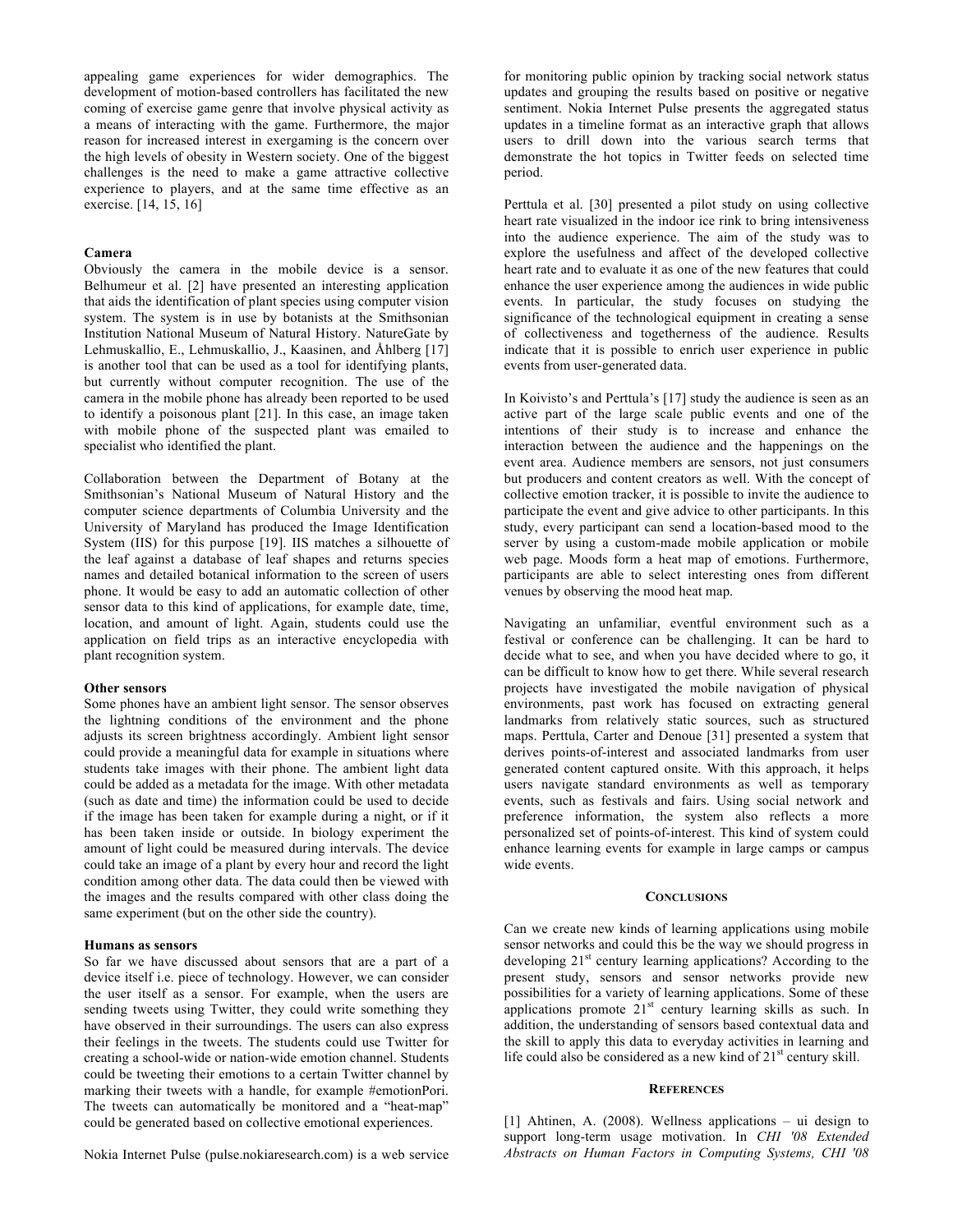(Florence, Italy, April 05 - 10, 2008) (pp. 2669-2672). New York, NY: ACM.

[2] Belhumeur, P. N, Chen, D., Feiner, S., Jacobs, D. W., Kress, W. Ling, J. H., Lopez, I., Ramamoorthi, R., Sheorey, S., White, S., & Zhang, L. (2008). Searching the World's Herbaria: A System for Visual Identification of Plant Species. In D. Forsyth, P. Torr, & A. Zisserman (Eds.). *ECCV 2008, Part IV, LNCS 5305* (pp. 116–129). Berlin, Heidelberg: Springer-Verlag.

[3] Bose, R. (2009). Sensor Networks Motes, Smart Spaces, and Beyond. *Pervasive Computing, IEEE 8*(3). 84 – 90.

[4] Brown, B. (2010). Introduction to location-based mobile learning. In E. Brown (Ed.). *Education in the wild: contextual and location-based mobile learning in action* (pp. 7-9). Nottingham: Learning Sciences Research Institute, University of Nottingham.

[5] Chu, H-C., Hwang, G-J., Shi, Y-R., Lee, C-I., & Chien, W-W. (2009). A conceptual map-oriented mindtool for conducting collaborative ubiquitous learning activities. In S. C. Kong, H. Ogata, H. C. Arnseth, C. K. K. Chan, T. Hirashima, F. Klett, J. H. M. Lee, C. C. Liu, C. K. Looi, M. Milrad, A. Mitrovic, K. Nakabayashi, S. L. Wong, & S. J. H. Yang (Eds.). *Proceedings of the 17th International Conference on Computers in Education*  (pp. 559-563). Hong Kong: Asia-Pacific Society for Computers in Education.

[6] Ebling, M. R., Cáceres, R. (2010). Gaming and Augmented Reality Come to Location-Based Services. *Pervasive Computing, IEEE 9*(1). 5-6.

[7] Falk, J., Ljungstrand, P., Björk, S., & Hansson, R. (2001). Pirates: Proximity-Triggered Interaction in a Multi-Player Game. CHI 2001, 31 March – 5 April.

[8] Ghellal, S., Lindt, I., Broll, W., Pankoke-Babatz, U., & Prinz, W. (2006) Exploring Mixed Reality Gaming Interfaces. In P. Cunningham & M. Cunningham (Eds.). *Exploiting the Knowledge Economy: Issues, Applications, Case Studies* (pp. 769-776). Amsterdam: IOS Press.

[9] Hou, B., Ogata, H., Miyata, M. & Yano, Y. (2009). JAMIOLAS 3.0: Supporting Japanese Mimicry and Onomatopoeia Learning Using Sensor Data. In S. C. Kong, H. Ogata, H. C. Arnseth, C. K. K. Chan, T. Hirashima, F. Klett, J. H. M. Lee, C. C. Liu, C. K. Looi, M. Milrad, A. Mitrovic, K. Nakabayashi, S. L. Wong, & S. J. H. Yang (Eds.). *Proceedings of the 17th International Conference on Computers in Education* (pp. 593-597). Hong Kong: Asia-Pacific Society for Computers in Education.

[10] Kansal, A., Goraczko, M., & Zhao, F. (2007). Building a sensor network of mobile phones. In *Proceedings of the 6th international conference on Information processing in sensor networks (IPSN '07)* (pp. 547-548)*.* New York, NY, USA: ACM.

[11] Kari, M. (2010). *Mobiiliapuvälineet metsäopetuksessa*. Diplomityö. Pori: Tampere University of Technology. (In Finnish)

[12] Karpischek, S., Magagna, F., Michahelles, F., Sutanto, J., & Fleisch, E. (2009). Towards location-aware mobile web browsers. *In Proceedings of the 8th International Conference on Mobile and Ubiquitous Multimedia (MUM '09)*. New York, NY, USA: ACM.

[13] Kiili K., Multisilta J., Suominen M., Ketamo H. (2009). Learning Experiences on Mobile Social Media. In S. C. Kong, H. Ogata, H. C. Arnseth, C. K. K. Chan, T. Hirashima, F. Klett, J. H. M. Lee, C. C. Liu, C. K. Looi, M. Milrad, A. Mitrovic, K. Nakabayashi, S. L. Wong, & S. J. H. Yang (Eds.). *Proceedings of the 17th International Conference on Computers in Education* (pp. 535-542). Hong Kong: Asia-Pacific Society for Computers in Education.

[14] Kiili, K., Perttula, A. (2010). Exergaming: Exploring Design Principles. Serious Games for Sports and Health - GameDays 2010, March 25-26th, 2010, Darmstad, Germany.

[15] Kiili, K., Perttula, A., Tuomi, P., Suominen, M., Lindstedt, A. (2010). Designing Mobile Multiplayer Exergames for Physical Education. IADIS International Conference, Information Systems 2010, Porto, Portugal, 18 - 20 March 2010.

[16] Koivisto, A., Kiili, K., Perttula, A. (2010). Experiences of learning through exergame design. Accepted. 4th European Conference on Games Based Learning - ECGBL 2010. 21 to 22 October 2010, Copenhagen, Denmark.

[17] Koivisto, A., Perttula, A. (2010). Yhteisöllistä tekemistä tukevat tilat kokemusten jakamisessa. In: J. Viteli, A. Östman (Eds.). *Tuovi 8: Interaktiivinen tekniikka koulutuksessa 2010 konferenssin tutkijatapaamisen artikkelit*. ISSN 1799-2141, ISBN 978-951-44-8196-3. (In Finnish)

[17] Lehmuskallio, E., Lehmuskallio, J., Kaasinen, A., Åhlberg, M. (2008). NatureGate Online Service as A Resource Source for CMapTools.. In A. J. Cañas, P. Reiska, M. Åhlberg & J. D. Novak (Eds.). *Concept Mapping: Connecting Educators. Proc. of the Third Int. Conference on Concept Mapping*. Tallinn, Estonia & Helsinki, Finland.

[19] Lipske, M. (2008). New electronic field guide uses leaf shapes to identify plant species. *Inside Smitsonian Research*, winter. Available at http://www.si.edu/opa/insideresearch/ articles/v20\_fieldguide.html

[20] Lonsdale, P., Baber, C., Sharples, M., & Arvantis T. N. (2004). A context-awareness architecture for facilitating mobile learning. In J. Attewell & C. Savill-Smith (Eds.). *Learning with mobile devices. Research and development* (pp. 79-86). London: Learning and Skills Development Agency.

[21] Lurie, Y., Fainmesser, P., Yosef, M. & Bentur, Y. (2008). Remote Identification of Poisonous Plants by Cell-Phone Camera and Online Communication. *The Israel Medical Association Journal, 10*(11). 802–803.

[22] Multisilta J., Suominen M. (2009) MoViE: Mobile Video Experience. In A. Lugmayr, H. Franssila, O. Sotamaa, & J. Vanhala (Eds.). *Proceedings of 13th International Academic MindTrek Conference: Everyday Life in the Ubiquitous Era*, Tampere, Finland.

[23] Multisilta, J., Perttula, A., Suominen, M., Koivisto, A. (2010). MoViE - Mobile Social Video Sharing Tool for Learning Applications. *The 6th IEEE Conference on Wireless, Mobile and Ubiquitous Technologies in Education, WMute 2010*, April 12-16, 2010, Kaohsiung, Taiwan.

[24] Multisilta, J., Perttula, A., Suominen, M., Koivisto, A. (2010). Mobile Video Sharing: Documentation Tools for Working Communities. In *Proceedings of the 8th International Interactive Conference on Interactive Tv&Video (EuroITV '10),*